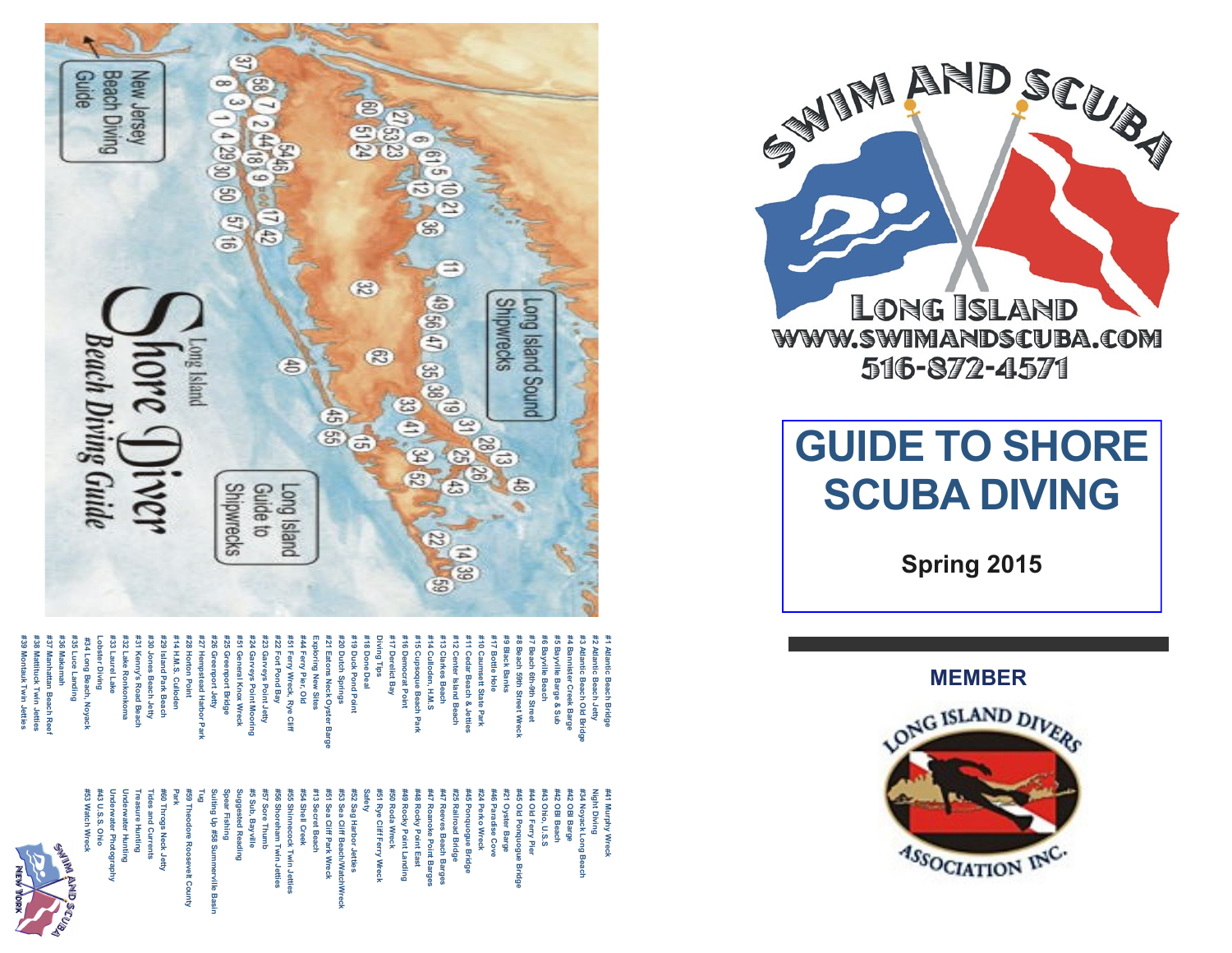

# **Old Ponquogue Bridge**:

#### Hampton Bays, NY 11946

**Directions:** Sunrise Hwy (27) east to exit 65 South, which is route 24, South to Rt. 27A (at Hampton Diner); Make a left on 27A. East to Ponquogue Ave make right. Left at Shinnecock Rd. Right on Foster Ave. South over bridge. Make a left on south side of bridge and quick left to enter Ponquogue Marine Park.- **Parking Permit Required in Season**

**Site Briefing:** This dive is tide dependent and is best done at high slack tide. Plan to start the dive 30-45 min before predicted high tide. Enter the water at the little beach on east side of the Old Bridge. There is boattraffic so a dive flag is needed. Dive takes place under the Old Ponquogue Bridge. Head north as tide is coming into bay near start of slack as current becomes manageable. Then turn dive when tide shifts and head south to exit point as slack ends and tide begins moving to the East. There are 19 sets of pilings extending to the north and they are five across from east to west. Visibility varies greatly and can be 1 ft to 20 ft.

**What To See:** Starfish, crabs of several varieties, mussels, variety of local fish as well as tropical fish in late summer and fall.

**Facilities:** Porta Potty on site

#### **Oak Beach** Oak Beach, NY <sup>11702</sup>

**Directions:** Meadowbrook or Wantagh Pkwy south to Ocean Pkwy east. Turn into Oak Beach parking lot. Take road heading west for ½ mile to small dirt parking lot on left.- No parking permit needed but lot closes at dusk

**Site Briefing:** There can be a current at times so be prepared for it. Diveis not tide dependent but there is more depth at high tide. From parkinglot, walk over rocks to small beach on either side of parking lot. Dive flagis needed, there is boat traffic. Visibility is variable and can be 1 ft to 6 ft.

**What to See:** Bottom is sandy with grass near shore. Mussel bed canbe found at 18 ft depth and runs east – west. There are lots of crabs, starfish, and various fish including large fluke. Can find bottles, sinkers, golf balls.

**Facilities:** None on site. Porta potty is located in Oak Beach parkinglot.

**Why I Like This Dive Site: Easy to get to. No** parking restrictions. Fun to explore mussel bed. Can find various items like bottles andsinkers





## **Bayville Barge / Walls Wharf**

18 Greenwich Ave. Bayville, NY 11709

Directions: Rt. 106/107 Oyster Bay, north, left on Lexington Ave. Left on W. Main St. Right on Bayville Ave. Left on Greenwich Ave. at Walls Wharf Restaurant sign. Park on street. If you park in restaurant lot go in and eat after dive.

Site Briefing: Enter water from the beach. Head North into bay. High tide is better for depth and visibility but is not required. No current present. Broken barge is at 20 ft depth in NW direction from beach. Boat traffic is possible so flag is needed. Depth can reach 25 ft. Visibility varies from  $2$  to 15 ft.

What to See: The bottom is sandy with crabs, horseshoe crabs, starfish, shells, flounder. Wreckage of barge interesting to explore.

Facilities: Located at restaurant for patrons

Why I Like This Dive Site: Exciting to find and explore barge. No current or tide restrictions. Good food at restaurant.

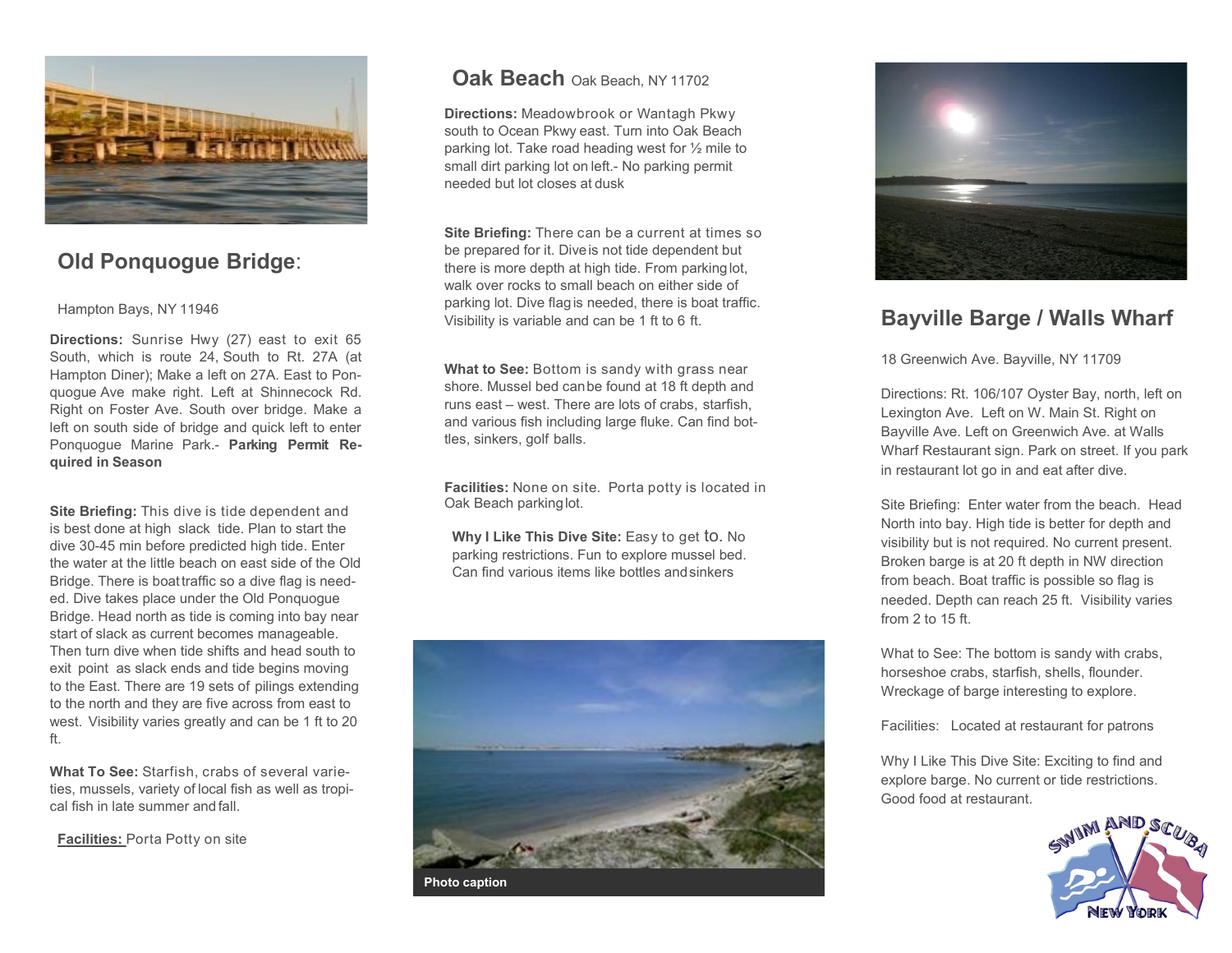# **Prybil Beach**

50 East Beach Dr. Glen Cove, NY 11542

**Directions:** Rt. 106/107 N Oyster Bay, Left on Cedar Swamp Rd., Continue on Glen Cove Rd., Continue on Glen Cove Ave, Rt on Village Square, Left on Dosoris La., Rt. on Lattingtown Rd., Left on E. BeachDr.

**Site Briefing:** Dive is not tide dependent but there is more depth at high tide. Located in an enclosed cove so there is no current. Enter thewater from the beach. Swim to the North. There is a pier located to the East that you can swim under and around pilings. Good location to practice navigation.

**What to See:** The bottom is sandy. There are shells, crabs, and starfish. Not as much marine life as otherlocations.





#### **Mount Sinai Jetty - Mt. Sinai, NY**

**Directions:** Depart I-495 / Long Island Expy. West at exit 63. Depart ramp for Express Dr N (0.2 miles); Turn right onto N Ocean Ave / CR-83 – Pass MOBIL in 0.4 mi (8.4 miles); Bear left onto SR-25A West / Route 25A (0.2 miles); Turn right onto Mt Sinai Coram Rd (0.8 miles) ;Bear right onto N Country Rd / CR-20 (0.8 miles); Bear left onto Pipe Stave Hollow Rd (0.8 miles); Turn left onto Harbor Beach Rd (1.3 miles); Follow Harbor Beach Rd. past Cedar Town Beach, all the way to the end at the fishing pier and jetty.

**Site Briefing:** Enter adjacent to the parking lot right at the end of the fishing pier. There is a lot to explore under the pier. When you get to the end it is possible to swim around the jetty and follow it to the little beach. You can exit at the beach or swim back around the way you came. Stay under the pier or next to the jetty. There is a boat channel with heavy boat traffic. Plan to have a dive flag. Parking fee is charged after 8AM so plan to arrive early.

**What to see**: Visibility can be good. There is the pier structure with a rocky bottom. There are some fish and lots of jelly fish.